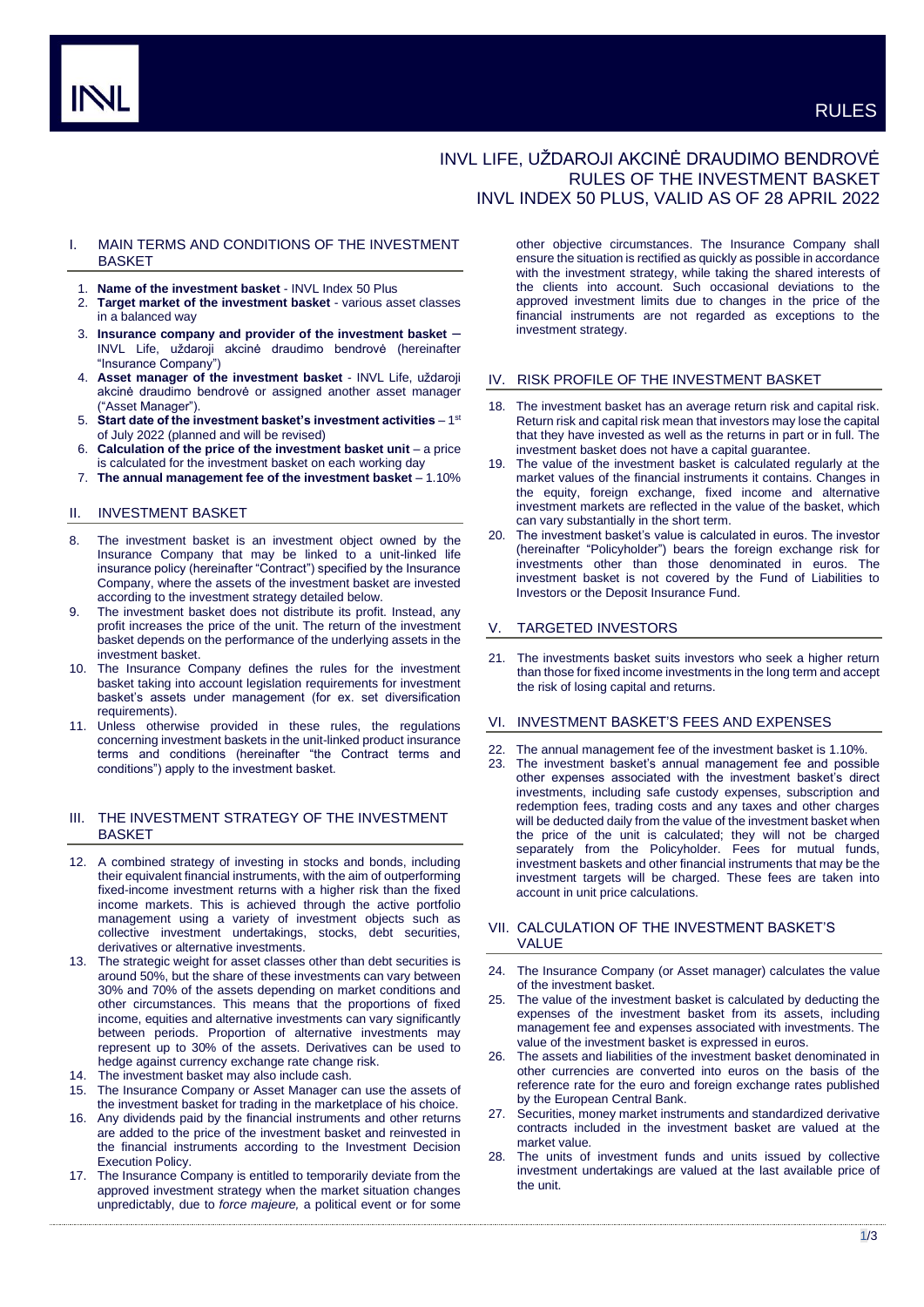- 29. Deposits are valued by adding accrued interest to the deposit amount.
- 30. Other financial instruments and investment objects, as well as financial instruments and investment objects whose current market value is not known, are assessed using objective criteria. A more detailed valuation of financial instruments and investment objects is specified in the Insurance Company's internal valuation methodology for investment objects.
- 31. A value is calculated for the investment basket for the days those Lithuanian banks are generally open (working days). Based on any changes, market disturbances or other similar reasons possibly affecting the investment basket's investments, the Insurance Company (Asset Manager) can interrupt the calculation of the investment basket's value until the calculation of the value can be carried out normally.

## VIII. CALCULATION OF THE UNIT PRICE OF THE INVESTMENT BASKET

- 32. The price of the investment basket unit is calculated by dividing the value of the basket by the number of investment basket units in circulation.
- 33. The unit price of the investment basket may be divided into fractions. The number of investment basket's units and the unit price are rounded to 4 decimal places. The unit price of the investment basket is expressed in euros. The latest unit price of the investment basket is available from the Insurance Company and on the Insurance Company's website.

## IX. LINK BETWEEN INVESTMENT DIRECTION AND CONTRACTAND ASSOCIATED RESTRICTIONS

- 34. Investment basket is linked to the Contract only for the purpose of calculation of capital accumulated in the Contract.
- 35. The subscription of the investment basket's units means tying a new payment after corresponding fees deduction under the customer's Contract or of already existing savings to the price of the investment basket's unit. The redemption of the investment basket units means the withdrawal of the Contract's savings tied to the investment basket or their transference to another investment basket.
- 36. The Insurance Company is entitled to refuse to execute the Policyholder's investment order due to linking the Contract with the investment basket. The Insurance Company has the right to limit the number of investment baskets selected in the Contract, the combination with other investment baskets offered by the Insurance Company or to determine the minimum number of units or the minimum amount in euros that may be linked to the Contract at any time.
- 37. The redemption price of the investment basket unit coincides with the price of the unit.
- 38. Investment assignments are executed in the order in which they are submitted.
- 39. The investment assignment can only be cancelled with the approval of the Insurance Company.
- 40. The Insurance Company is entitled to restrict investment basket unit redemptions and subscriptions due to market disturbances or other similar reasons, or if the restriction is deemed necessary to protect the interests of other Policyholders. Such a situation can arise, for example, due to a market disturbance, as a result of which the valuation and realization of the Investment Basket's investments and value calculation of the Investment Basket cannot be carried out reliably.
- 41. Investment risk borne by Policyholder as well covers such situations when investment basket unit redemptions and subscriptions are temporarily or permanently suspended by Insurance Company, Asset manager or state institution, as well as cases of suspension of investment basket unit valuation (unit price is not calculated on a particular day and it is determined later). In such cases investment unit price is calculated, Policyholder's investment orders or other transactions in respect to the Contract are executed as soon as subscription/redemption of investment units is reopened and unit price available.
- 42. The Insurance Company is entitled to change the Asset Manager of the investment basket and make changes to the rules of the

investment basket. Changes are reported on the Insurance Company's website.

## TERMINATION OF THE INVESTMENT BASKET

43. The Insurance Company is entitled to terminate the investment basket or to merge it with other investment basket, owned by the Insurance Company. Policyholders' notification procedure is set in the Contract terms and conditions.

#### XI. OWNERSHIP OF AND RIGHTS TO THE INVESTMENT BASKET AND ITS UNITS

44. The Policyholder or beneficiaries do not have title or other rights to the investment basket or to its units linked to the Contract. The Insurance Company holds the title to the units of the basket and the financial instruments belonging to the basket linked to the Contract.

#### XII. TAXES AND PAYMENTS TO AUTHORITIES

- 45. If the investment basket or financial instruments in the basket are subject to direct or indirect taxes under a law or an order issued, or other fees imposed by the authorities, and which are payable by the Insurance Company, the Insurance Company is entitled to charge the corresponding sum from the investment basket's asset.
- 46. The investment basket's financial instruments may be subject to tax costs, which affect the price of the financial instrument's or investment basket's value.

#### XIII. RISKS ASSOCIATED WITH THE INVESTMENT BASKET

#### 47. **MARKET RISK**

Financial instruments are affected by market risk, i.e. risk which is caused by general economic development, in other words factors that affect the overall performance of companies operating on the markets and/or that the value of the investment changes as a result of changes in the economic outlook.

## 48. **RETURN RISK**

The performance of the investment basket is dependent on the performance of the target market, which may vary during the investment period. No guarantees can be made concerning the performance of the target market. The past performance of investments is no guarantee of future performance. Investing in the investment basket is not the same as investing directly in the target market.

#### 49. **INTEREST RATE RISK**

Interest rate risk results from the value of the investment basket changing due to a change in the market interest rates.

#### 50. **CREDIT RISK**

Credit risk means a loss or the weakening of the financial position because the issuer of a security or other debtor fails to meet his or her obligations. If the credit risk materializes, the investor bears the risk of losing the investment entirely or in part.

#### 51. **COUNTERPARTY RISK**

Counterparty risk arises due to the other party in a financing or derivative contract and materializes if the counterparty is unable or unwilling to meet his or her obligations. If the counterparty risk materializes, the market value of the contract concluded with the counterparty is subject to risk. The investor bears the risk of losing the investment entirely or in part if the counterparty risk materializes due to the insolvency of the derivative counterparty prior to the redemption of the investment.

#### 52. **FOREIGN EXCHANGE RISK**

If the financial instruments include investments other than euro denominated investments, changes in exchange rates may affect the performance of the financial instrument.

#### 53. **LIQUIDITY RISK**